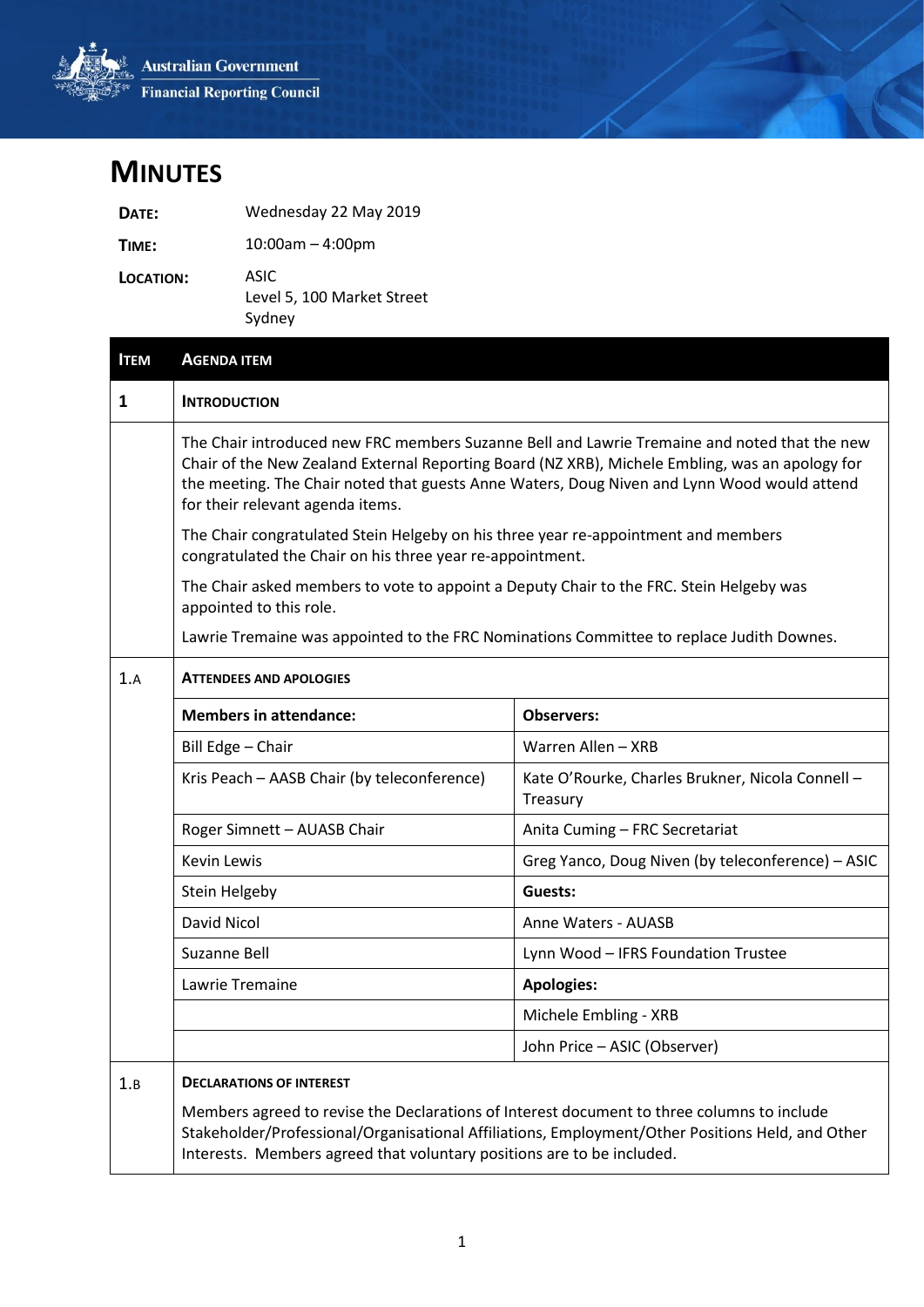| $\overline{2}$ | <b>MATTERS FOR APPROVAL</b>                                                                                                                                                                                                                                                                                                                                                                                  |
|----------------|--------------------------------------------------------------------------------------------------------------------------------------------------------------------------------------------------------------------------------------------------------------------------------------------------------------------------------------------------------------------------------------------------------------|
| 2.A            | <b>MINUTES OF THE PREVIOUS MEETING</b>                                                                                                                                                                                                                                                                                                                                                                       |
|                | Members noted the minutes from the FRC meeting on 28 February 2019 which had been approved<br>out-of-session.                                                                                                                                                                                                                                                                                                |
| 2.B            | <b>MATTERS ARISING</b>                                                                                                                                                                                                                                                                                                                                                                                       |
|                | The Chair noted that all matters arising had been completed or were on the current agenda with the<br>exception of:                                                                                                                                                                                                                                                                                          |
|                | The FRC Secretariat is investigating using GovTeams for FRC Correspondence.<br>٠                                                                                                                                                                                                                                                                                                                             |
|                | Members to send recommendations for the AASB 'at large' position to Kris Peach.                                                                                                                                                                                                                                                                                                                              |
|                | The Chair proposed that the ongoing items be removed from the matters arising list. The ongoing<br>items list will be maintained in the FRC Secretariat.                                                                                                                                                                                                                                                     |
| 3              | <b>OVERSIGHT OF AUSTRALIAN STANDARDS</b>                                                                                                                                                                                                                                                                                                                                                                     |
| 3.A            | <b>ACCOUNTING STANDARDS</b>                                                                                                                                                                                                                                                                                                                                                                                  |
|                | Kris Peach provided an update on the AASB's key priorities from February 2019 to April 2019<br>including:                                                                                                                                                                                                                                                                                                    |
|                | The status of AASB ITC 39 'Applying the IASB's Revised Conceptual Framework and Solving the<br>Reporting Entity and Special Purpose Financial Statement Problems'. Two exposure drafts are<br>expected to be issued by October 2019, which will propose removing the ability to prepare<br>Special Purpose Financial Statements from for-profit entities lodging publicly available<br>financial statements. |
|                | One of the exposure drafts will propose replacing the existing Reduced Disclosure Regime<br>$\bullet$<br>(RDR) with new Tier 2 general purpose reporting that has full IFRS recognition and<br>measurement with disclosures based on the IFRS for SMEs Standard, which is expected to<br>reduce the disclosure requirements.                                                                                 |
| 3.B            | <b>AUDITING STANDARDS</b>                                                                                                                                                                                                                                                                                                                                                                                    |
|                | Professor Roger Simnett provided an update on the AUASB's key priorities from February 2019 to<br>April 2019 including:                                                                                                                                                                                                                                                                                      |
|                | Research carried out on the Not-for-Profit Sector which provided insights on errors in large<br>charities' audit reports and the frequency and types of modifications being made to large<br>charities' audit reports. The AUASB has prepared an action plan to assist in the short term and<br>the long term.                                                                                               |
| 4.             | <b>NOMINATIONS COMMITTEE</b>                                                                                                                                                                                                                                                                                                                                                                                 |
| 4.A            | <b>REPORT BY NOMINATIONS COMMITTEE CHAIR</b>                                                                                                                                                                                                                                                                                                                                                                 |
|                | Members noted the AASB and AUASB member appointments due to expire in 2019.                                                                                                                                                                                                                                                                                                                                  |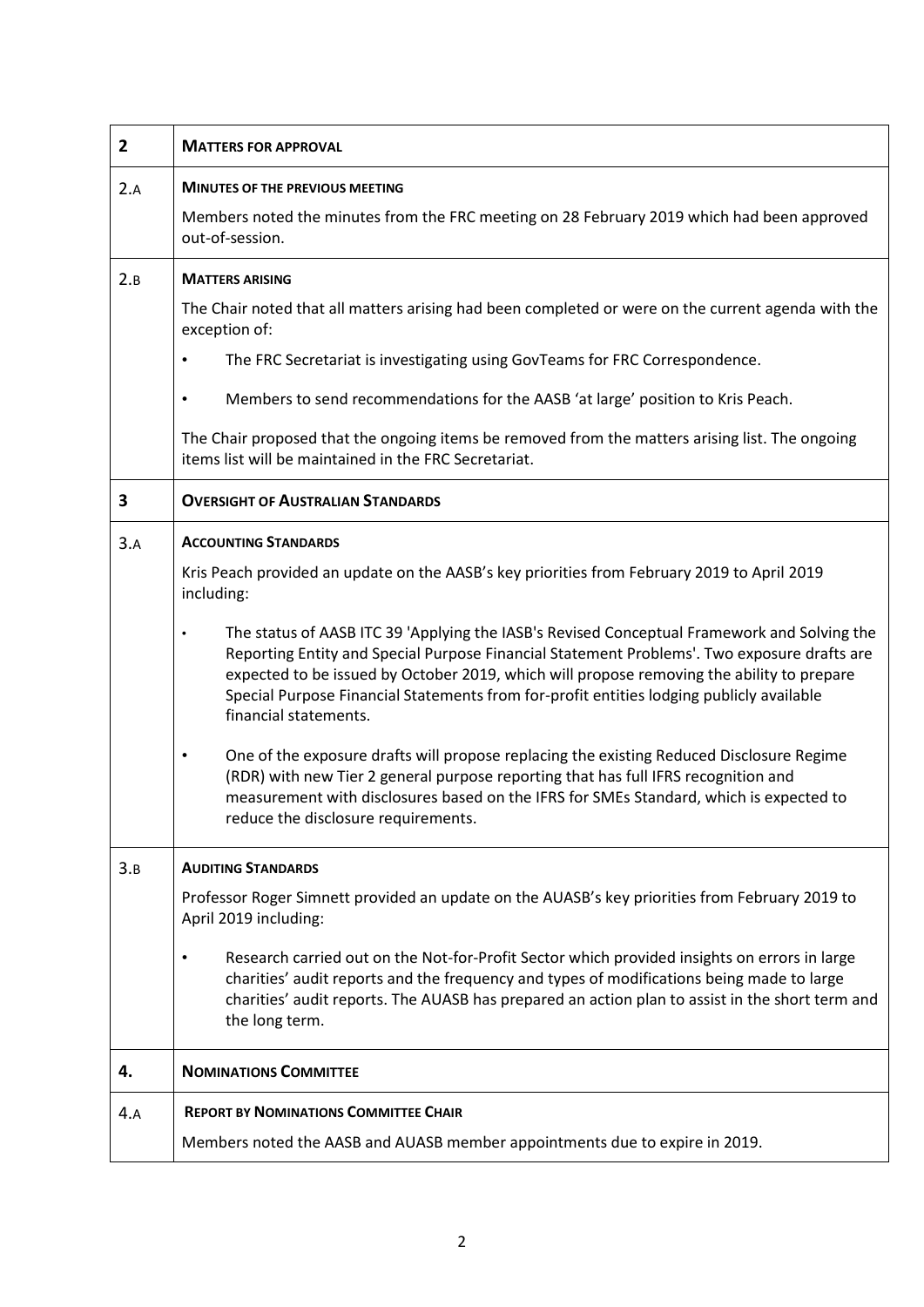|     | Members discussed the composition of the AUASB Board, particularly representation from the<br>auditing firms.                                                                                                                                                                                                                  |
|-----|--------------------------------------------------------------------------------------------------------------------------------------------------------------------------------------------------------------------------------------------------------------------------------------------------------------------------------|
| 5.  | <b>OVERSIGHT OF AUDIT QUALITY</b>                                                                                                                                                                                                                                                                                              |
| 5.A | <b>FRC AUDIT QUALITY ACTION PLAN</b>                                                                                                                                                                                                                                                                                           |
|     | Members discussed the status of the FRC Audit Quality Action Plan including:                                                                                                                                                                                                                                                   |
|     | The Audit Committee Chairs' survey, to be repeated in 2019.<br>٠                                                                                                                                                                                                                                                               |
|     | The Audit Quality in Australia: The Perspectives of Professional Investors survey.                                                                                                                                                                                                                                             |
|     | The report of the Parliamentary Joint Committee on Corporations and Financial Services<br>$\bullet$<br>which recommended that ASIC devise and conduct, alongside or within its current Audit<br>Inspection Program, a study which will generate results which are comparable over time to<br>reflect changes in audit quality. |
| 5.B | <b>FRC REVIEW OF AUDITOR DISCIPLINARY FUNCTIONS</b>                                                                                                                                                                                                                                                                            |
|     | The Chair thanked Treasury and all FRC members for their work on the Auditor Discipline Processes<br>Review.                                                                                                                                                                                                                   |
| 6.  | <b>PUBLIC SECTOR</b>                                                                                                                                                                                                                                                                                                           |
| 6A. | <b>REPORT BY PUBLIC SECTOR WORKING GROUP</b>                                                                                                                                                                                                                                                                                   |
|     | Members noted the update from Stein Helgeby on the Public Sector Working Group.                                                                                                                                                                                                                                                |
|     | Members noted that David Nicol and Professor Roger Simnett will be attending the Australasian<br>Council of Auditors General meeting.                                                                                                                                                                                          |
| 7   | <b>MONITORING AND INFLUENCING AUSTRALIAN DEVELOPMENTS</b>                                                                                                                                                                                                                                                                      |
| 7.A | <b>STAKEHOLDER REPORTS</b>                                                                                                                                                                                                                                                                                                     |
|     | Members reviewed reports from 13 stakeholders and matters of note included:                                                                                                                                                                                                                                                    |
|     | CA ANZ (in conjunction with ACCA) released in May 2019 a survey 'What the public wants<br>$\bullet$<br>from audit'.                                                                                                                                                                                                            |
|     | FMA (in conjunction with Buzz Channel) released in May 2019 a survey 'Perceptions of Audit<br>$\bullet$<br>Quality in New Zealand'.                                                                                                                                                                                            |
|     | Proposed changes to the audit and financial reporting requirements of the Queensland<br>$\bullet$<br>Building and Construction Commission.                                                                                                                                                                                     |
|     | The launch on 13 March 2019 of the Transparency Portal, a website where the public and the<br>Parliament can readily find information about the public sector and which will include annual<br>reports in the future.                                                                                                          |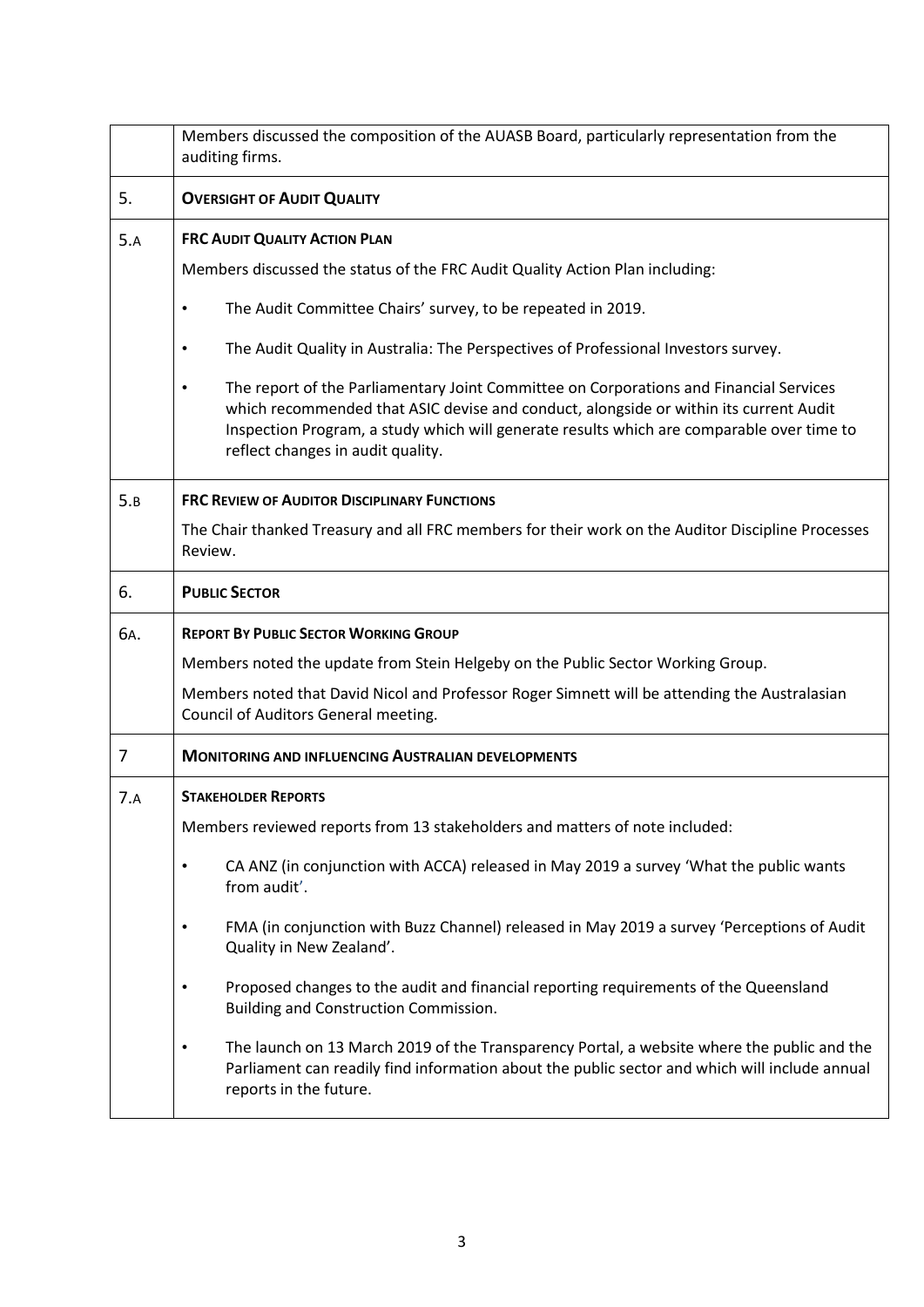| 7.B  | <b>REPORT BY XRB</b>                                                                                                                                                                                                                                            |  |
|------|-----------------------------------------------------------------------------------------------------------------------------------------------------------------------------------------------------------------------------------------------------------------|--|
|      | Warren Allen provided an update on the key priorities of the XRB:                                                                                                                                                                                               |  |
|      | XRB Position Statement on Extended External Reporting.                                                                                                                                                                                                          |  |
|      | A new Chair and members have been recently appointed to the XRB Board.<br>$\bullet$                                                                                                                                                                             |  |
| 8.   | <b>MONITORING AND INFLUENCING INTERNATIONAL DEVELOPMENTS</b>                                                                                                                                                                                                    |  |
| 8.A  | <b>INTERNATIONAL DEVELOPMENTS</b>                                                                                                                                                                                                                               |  |
|      | Members noted the following international developments:                                                                                                                                                                                                         |  |
|      | The United Kingdom (UK) Department for Business, Energy and Industrial Strategy issued a<br>consultation request to seek views made by the Independent Review of the Financial<br>Reporting Council led by Sir John Kingman. Responses are due on 11 June 2019. |  |
|      | The UK Competition and Markets Authority (CMA) published its final report on the UK audit<br>$\bullet$<br>market.                                                                                                                                               |  |
|      | A call for views has been launched by Sir Donald Brydon's Independent Review on the quality<br>٠<br>and effectiveness of audit. Comments are due by 7 June 2019.                                                                                                |  |
|      | The Monitoring Group intends to issue a second consultation paper on reforming the<br>$\bullet$<br>International Standards Setting activities which primarily impact the IAASB and the IESBA.                                                                   |  |
|      | The UK Parliament Business, Energy and Industrial Strategy Committee issued its report on<br>$\bullet$<br>the future of audit.                                                                                                                                  |  |
|      | Professor Roger Simnett attended a meeting held by PricewaterhouseCoopers on behalf of<br>$\bullet$<br>the Global Public Policy Committee on 20 May 2019 regarding the Brydon Review.                                                                           |  |
|      | The Chair, Doug Niven and Warren Allen attended a roundtable hosted by the APESB, AUASB<br>and NZ XRB on 15 May 2019 with the Monitoring Group Co-Chairman Gerben Everts.                                                                                       |  |
| 8. B | <b>IFRS FOUNDATION TRUSTEES REPORT</b>                                                                                                                                                                                                                          |  |
|      | Members noted the IFRS Foundation Trustee report and discussed the FRC and AASB's response to<br>the IFRS Foundation Strategy.                                                                                                                                  |  |
| 9.   | <b>OTHER BUSINESS</b>                                                                                                                                                                                                                                           |  |
| 9.A  | FRC ANNUAL REPORT 2018-2019                                                                                                                                                                                                                                     |  |
|      | Members noted the proposed contents and timeline for preparing the 2018-19 FRC Annual Report,<br>including approval of the report at the September FRC meeting.                                                                                                 |  |
| 9.B  | <b>DECLARATIONS OF INTEREST GUIDELINES</b>                                                                                                                                                                                                                      |  |
|      | Members discussed:                                                                                                                                                                                                                                              |  |
|      | The FRC conflicts of interest policy;                                                                                                                                                                                                                           |  |